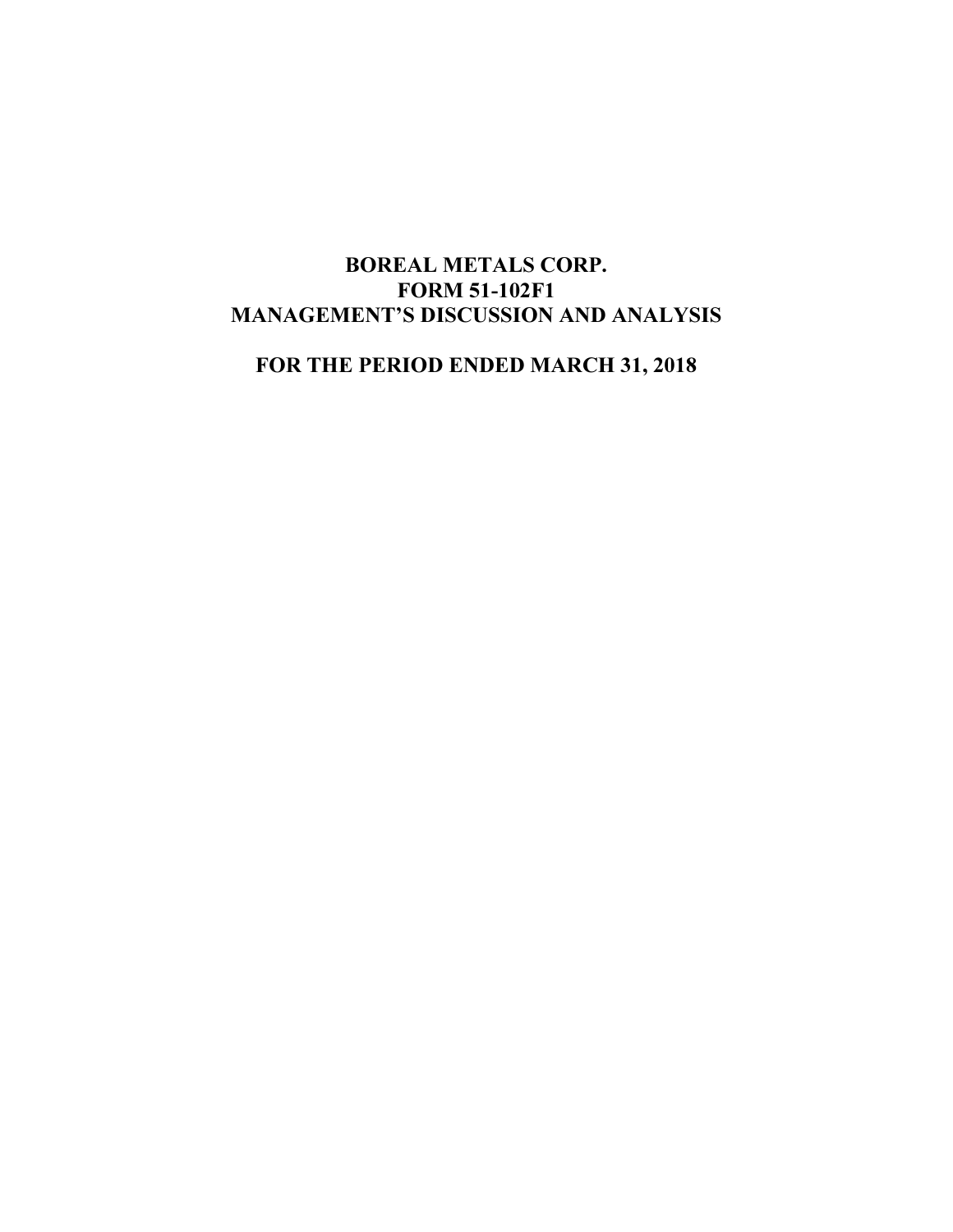The following management's discussion and analysis ("MD&A"), prepared as of May 29 2018 should be read together with unaudited interim consolidated financial statements for the period ended March 31, 2018 and the audited consolidated financial statements for the year ended December 31, 2017 and related notes attached thereto, which are prepared in accordance with International Financial Reporting Standards. All amounts are stated in Canadian dollars unless otherwise indicated.

Additional information related to Boreal Metals Corp. (the "Company") is available for view on SEDAR at www.sedar.com.

### Forward Looking Statements

This MD&A contains certain forward-looking statements and information relating to the Company that are based on the beliefs of our management as well as assumptions made by and information currently available to us. When used in this document, the words "anticipate", "believe", "estimate", "expect" and similar expressions, as they relate to our company or our management, are intended to identify forward-looking statements. This MD&A contains forward-looking statements relating to, among other things, regulatory compliance, the sufficiency of current working capital, the estimated cost and availability of funding for the continued exploration and development of our exploration properties. Such statements reflect the current views of management with respect to future events and are subject to certain risks, uncertainties and assumptions. Many factors could cause the actual results, performance or our achievements to be materially different from any future results, performance or achievements that may be expressed or implied by such forward-looking statements.

#### Description of Business

Boreal Metals Corp. (the "Company") was incorporated under the Business Corporations Act, British Columbia on December 31, 2013 and is considered to be in the exploration stage with respect to its mineral properties. The Company's head office address is Suite 340 - 233 West 1st Street, North Vancouver, BC V7M 1B3.

On April 1, 2014, the Company commenced trading on the Canadian Securities Exchange ("CSE") under the trading symbol "EFM". On April 12, 2016, the CSE delisted the Company for being in default of CSE requirements. As of the date of the financial statements the Company's common shares were delisted from trading on the CSE.

On November 21, 2017, the Company obtained a public listing for its securities on the TSX Venture Exchange (TSX-V) under the trading symbol "BMX" following closing of its offerings of units by way of Short Form Offering Document "SFOD" and by way of a brokered private placement.

On February 14, 2017, the Company closed a share purchase agreement with EMX Royalty Corporation ("EMX") and has acquired two companies with exploration stage assets in Scandinavia. The companies were wholly-owned subsidiaries of EMX Royalty which together held a portfolio of four base and precious metal exploration projects, two in Sweden and two in Norway. EMX Exploration Scandinavia AB and Iekelvare Minerals AB (together referred to as the "Swedish Companies") are now wholly-owned subsidiaries of the Company.

On February 15, 2018, the Company completed the acquisition of the Modum Project ("Modum") from EMX. Pursuant to the terms of the agreement, the Company issued to EMX 1,324,181 common shares at a deemed price of \$0.26, which brings EMX's equity ownership in Boreal to 19.9%. EMX will have the right to participate pro-rata in future financings at its own cost to maintain its 19.9% interest in Boreal.

On March 20, 2018, the Company completed the acquisition of the Guldgruvan cobalt project ("Guldgruvan") from EMX by Boreal Energy Metals Corp. ("BEMC"), a newly created and wholly owned subsidiary of Boreal, through its wholly owned subsidiary Boreal Battery Metals Scandinavia AB ("BBMSAB").

Boreal is a mineral exploration company focused on the discovery of Zinc, Copper, Silver, Gold, Cobalt and Nickel deposits in exceptional, historical mining project areas spanning Sweden and Norway. The Company aims to discover new economic mineral deposits in known mining districts that have seen little or no modern exploration techniques.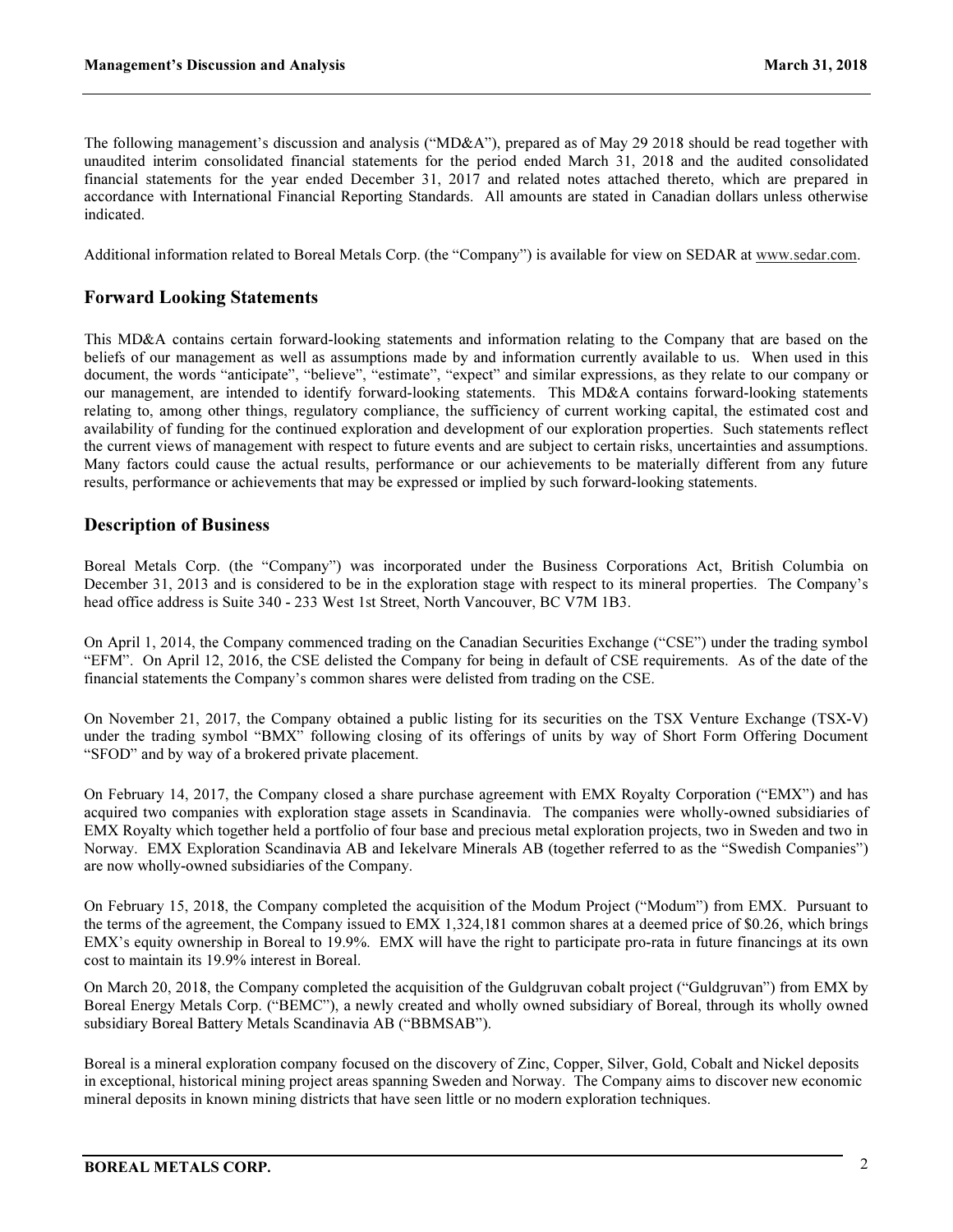### Significant Events

On February 15, 2018, the Company completed the acquisition of the Modum project from EMX. Pursuant to the terms of the agreement, the Company issued to EMX 1,324,181 common shares at a deemed price of \$0.26, which brings EMX's equity ownership in Boreal to 19.9%. EMX will have the right to participate pro-rata in future financings at its own cost to maintain its 19.9% interest in Boreal.

On March 20, 2018, the Company completed the acquisition of the Guldgruvan project from EMX by BEMC.

On May 18, 2018, BEMC executed a definitive agreement with EMX for the acquisition of the Mjövattnet and Njuggträskliden cobalt and nickel projects.

As of the date of MD&A, 5,935,000 warrants were exercised at a price of \$0.10 for gross proceeds of \$593,500 and 200,000 expired.

### Exploration and Evaluation Assets

On February 14, 2017, the Company acquired two companies that were wholly-owned subsidiaries of EMX which together represent a portfolio of four Scandinavian base and precious metal (zinc-lead-copper-silver-gold) exploration projects including Gumsberg and Adak exploration assets in Sweden and the Tynset and Burfjord assets in Norway.

To acquire the Swedish Companies, the Company issued 1,713,390 of its common shares to EMX which represented a 19.9% equity ownership in the Company and had the continuing obligation to issue additional shares to maintain 19.9% interest, at no additional cost to EMX, until the Company has raised \$5,000,000 in equity (raised on November 21, 2017); thereafter, EMX has the right to participate pro-rata in future financings at its own cost to maintain its 19.9% interest. During 2017, a total of 7,492,592 common shares valued at \$1,290,997 of the Company were issued to EMX due to above obligation.

On February 15, 2018, the Company amended the share purchase agreement with EMX and included the acquisition of Modum. Pursuant to the terms of the agreement, the Company issued to EMX 1,324,181 common shares valued at \$397,254, which brings EMX's equity ownership in Boreal to 19.9%.

EMX has also been granted a 3% net smelter return ("NSR") royalty on each of the Properties, of which a 1% NSR royalty may be purchased by the Company on or before the fifth anniversary of the closing date in 0.5% increments for a total of (a) USD\$2,500,000, or (b) at the purchaser's option, USD\$2,000,000 plus shares of the Company equal in value to USD\$500,000.

EMX will receive annual advance royalty ("AAR") payments of USD\$20,000 for each of the Properties commencing on the second anniversary of the closing, with each AAR payment increasing by USD\$5,000 per year until reaching USD\$60,000 per year, except that the Company may forgo AAR payments on two of the four Properties in years two and three. Once reaching USD\$60,000, AAR payments will be adjusted each year according to the Consumer Price Index (as published by the U.S. Department of Labor, Bureau of Labor Statistics). EMX Royalty will receive a 0.5% NSR royalty on any new mineral exploration projects generated by the Company in Sweden or Norway, excluding projects acquired from a third party containing a mineral resource or reserve or an existing mining operation. EMX Royalty had the right to nominate one seat on the Board of Directors of the Company which has been filled by Eric Jensen.

Management has determined that this transaction does not qualify as a business combination. Accordingly, it was accounted for as an acquisition of assets. The fair value of the purchased assets was measured using the fair value of the issued common shares of the Company on the transaction date.

The Company is the owner of mining licenses located in Norway known as the Tynset licenses and Burfjord licenses; furthermore, it owns licenses in Sweden known as the Gumsberg and the Adak VMS Projects. In addition, the Company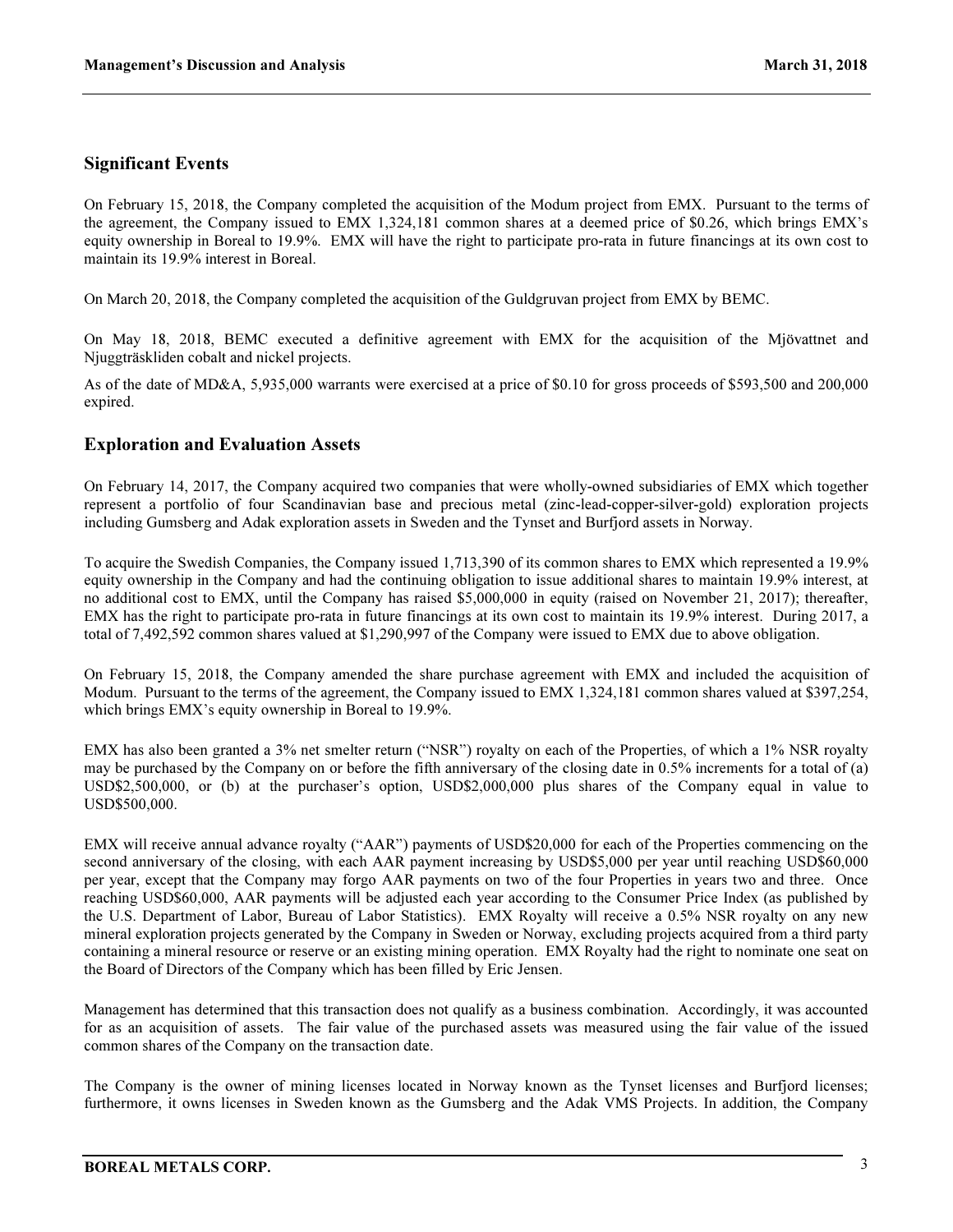through BEMC, is the owner of mining license located in Norway known as the Modum and in Sweden known as Guldgruvan Projects.

In the period ended March 31, 2018, the total of \$767,655 exploration costs incurred by the Company as follows:

| <b>Exploration</b> expenses  | Adak                     |    | Gumsberg | Burfjord     |                          | Tynset               | Modum     | Guldgruvan |                          | Total       |
|------------------------------|--------------------------|----|----------|--------------|--------------------------|----------------------|-----------|------------|--------------------------|-------------|
| Accommodation                | \$<br>$\blacksquare$     | \$ | 2,749    | \$           | ۰                        | \$<br>$\blacksquare$ | \$<br>٠   | \$         | ٠                        | \$<br>2,749 |
| Drilling                     | $\overline{\phantom{a}}$ |    | 339,912  |              | $\overline{\phantom{0}}$ | ٠                    | ٠         |            | $\overline{\phantom{0}}$ | 339,912     |
| Exploration equipment        | ۰                        |    | 22,315   |              | ٠                        | 2,904                | ۰         |            | ٠                        | 25,219      |
| Field work                   | -                        |    | 89,233   | 717          |                          | 12,609               | ٠         |            | ٠                        | 102,559     |
| <b>Exploration</b> licenses  | $\blacksquare$           |    | 17,798   | 26,284       |                          | 81,174               | ۰         |            | ۰                        | 125,256     |
| Geological                   | 55                       |    | 120,946  | 12,643       |                          | 54                   | 213       |            | 910                      | 134,820     |
| Geophysical                  | $\overline{\phantom{a}}$ |    | 28,066   |              | $\overline{\phantom{0}}$ | ٠                    | ٠         |            | ۰                        | 28,066      |
| Other                        | $\blacksquare$           |    | 8,994    |              | 80                       | ۰                    | ۰         |            |                          | 9,074       |
| Total exploration costs      |                          |    |          |              |                          |                      |           |            |                          |             |
| incurred in first quarter of |                          |    |          |              |                          |                      |           |            |                          |             |
| 2018                         | \$<br>55                 | S. | 630.014  | \$<br>39,723 |                          | \$<br>96,741         | \$<br>213 | \$         | 910                      | \$767,655   |

#### Tynset VMS project (Røros District, Norway)

The Tynset project is comprised of certain exploration licenses in the Røros Mining District of central Norway.

#### Burfjord IOCG project (Alta Region, Norway)

The Burfjord project is comprised of six exploration licenses totaling 5,500 hectares in the Kåfjord copper belt near Alta, Norway. On January 4, 2018 the Company announced the results of an Induced Polarization Geophysical Survey ("IP Geophysical Survey") at the 100% owned Burfjord Copper Project. The results of the survey indicate along-strike continuity of sulphide mineralization over a three kilometer segment of prospective stratigraphy and a depth continuity in excess of 100 meters; beyond the depth limitations of the pole-dipole electrode configuration. An IP and Resistivity Survey was conducted between October 5 and October 25, 2017 at Burfjord, by GeoVista AB. The survey results successfully demonstrate the projection of mineralization under cover for widths on the order of 100 meters or more, the continuity of the mineralization along trend for at least 3,000 meters, and projection to depths of at least 100 meter. Based on these results, Boreal has permitted a drill program to test the grade and continuity of mineralization and anticipates executing this program in the first half of 2018.

#### Adak VMS Project (Skelleftea District, Sweden)

Adak exploration license is located in Skellefteå Mining District in north Sweden.

#### Gumsberg VMS Project (Bergslagen District, Sweden)

The strategically situated Gumsberg project consists of six exploration licenses in the Bergslagen Mining District of southern Sweden totaling over 18,300 hectares, where multiple zones of VMS style mineralization have been identified.

On February 28, 2018, the Company announced high grade and other encouraging drill results from the ongoing 2,500 meter (planned) diamond drill program at Gumsberg. Drill results from the first five holes (1,146.7 meters) confirm the presence of high grade silver-zinc-lead mineralization with significant associated copper and gold mineralization. Drill intercepts include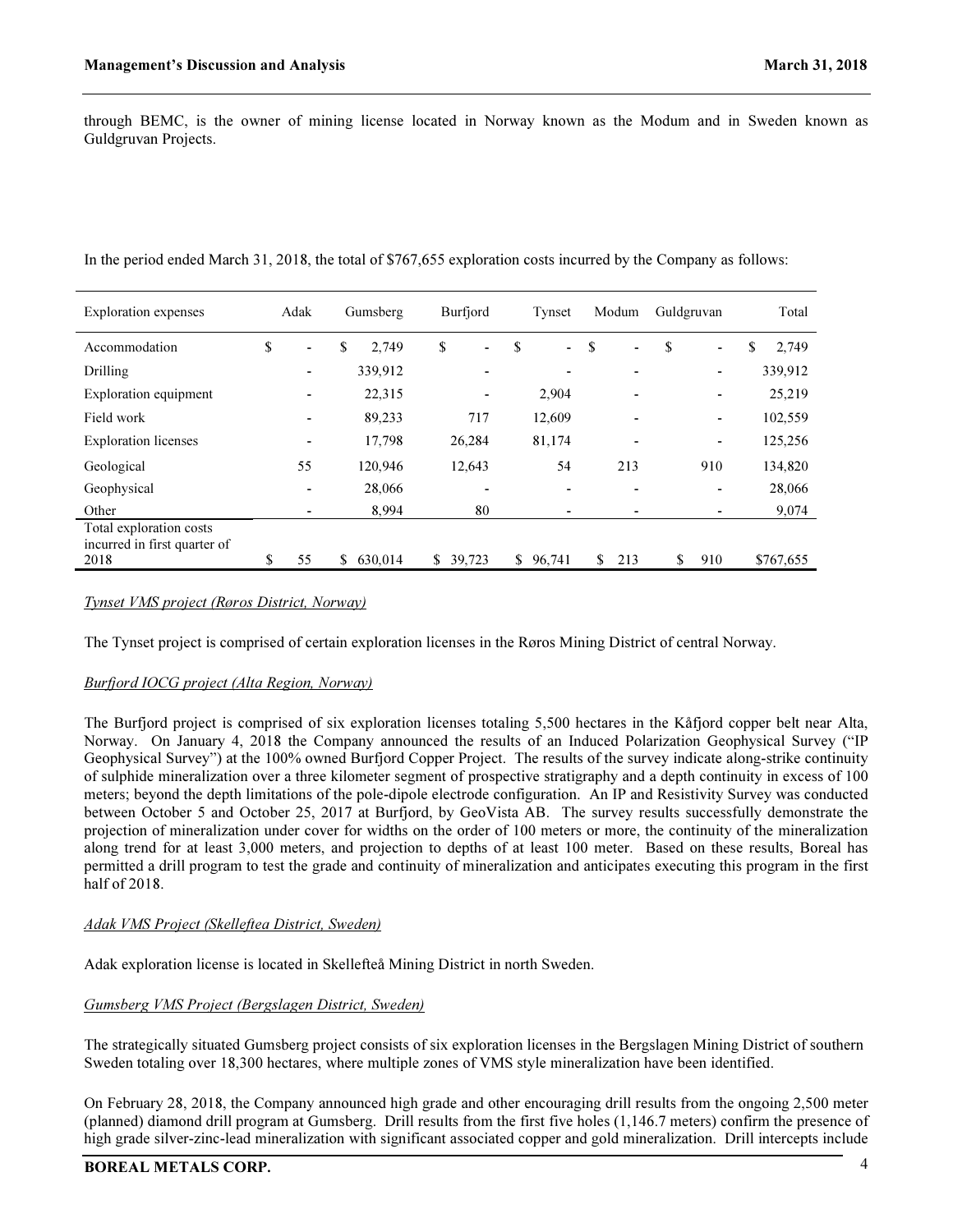various styles of mineralization in massive sulfide horizons, some of which appear to be exhalite-type deposits. Similar styles of mineralization occur throughout the Bergslagen district in southern Sweden, which is host to multiple worldrenowned base metal sulphide deposits.

| Hole From To Length ID Meters Meters Meters                              | Ag $g/t$         | $\text{Zn}\%$  | Pb $%$        | $Cu\%$        | Au $g/t$      | Prospect Name |
|--------------------------------------------------------------------------|------------------|----------------|---------------|---------------|---------------|---------------|
| BM-17-001 <sup>X</sup> 99.30 106.00 6.70                                 | 16.39            | 5.19           | 1.08          | 0.30          | 0.08          | Vallberget    |
| <i>Incl.</i> 101.30 104.40 3.10                                          | 32.34            | 10.97          | 2.25          | 0.39          | 0.16          |               |
| BM-17-002 X 88.10 88.62 0.52                                             | .1.63            | .5.65          | 0.06          | .0.19         | 0.05          | Vallberget    |
| BM-17-002 $X$ 92.30 94.20 1.90<br>Incl. 92.63 93.57 0.94                 | 51.75<br>99.60   | 13.55<br>26.70 | 5.23<br>10.45 | .0.27<br>0.13 | .0.34<br>0.54 | Vallberget    |
| BM-17-003 X 101.35 102.55 1.20                                           | 25.00            | 6.73           | 2.10          | .0.35         | 0.12          | Vallberget    |
| BM-17-004 X 105.77 106.37 0.60                                           | 24.94            | 4.81           | 1.96          | 0.01          | 0.02          | Vallberget    |
| BM-17-005 Y 122.30 133.24 10.94                                          | 656.70           | 16.97          | 8.52          | 0.03          | 0.76          |               |
| <i>Incl.</i> 122.30 127.45 5.15                                          | 1172.00          | 30.59          | 14.87         | 0.05          | 1.07          | Östersilvberg |
| And 128.92 129.76 0.84                                                   | 1113.00          | 33.09          | 17.20         | 0.04          | 1.32          |               |
| And 132.90 133.24 0.34                                                   | 487.00           | 0.06           | 5.44          | 0.06          | 4.00          |               |
| $BM-17-005$ <sup>Y</sup>                                                 | 183.90           | 5.87           | 2.33          | 0.04          | 0.52          |               |
| Incl. And<br>155.43 165.00 9.57 155.43 161.00 5.57 163.71<br>165.00 1.29 | 288.65<br>113.00 | 9.04<br>4.44   | 3.59<br>1.75  | 0.04<br>0.04  | 0.87<br>0.09  | Östersilvberg |
| BM-17-005 <sup>Y</sup> 178.16 179.00 0.84                                | 218.02           | 11.56          | 5.77          | 0.04          | 0.30          | Östersilvberg |

#### SELECTED DRILL INTERCEPTS: DRILL HOLES BM-17-001 THROUGH BM-17-005

 $X$ Apparent widths reported - true widths are estimated between 80-100% of reported intervals.

#### Modum Project (Sweden)

The 13,115 Ha Modum project is located approximately 75 kilometres west of Oslo, Norway.

#### Gudgruvan Project (Los Cobalt Mine, Sweden)

On March 20, 2018, the Company completed the acquisition of the Guldgruvan cobalt project ("Guldgruvan") from EMX by Boreal Energy Metals Corp. ("BEMC"), a newly created and wholly owned subsidiary of Boreal.

Pursuant to the terms of the agreement, the Company issued to EMX 2,979,798 common shares of BEMC, which brings EMX's equity ownership in BEMC to 5.9%. BEMC will have the continuing obligation to issue additional shares of BEMC to EMX to maintain its 5.9% interest in BEMC, at no additional cost to EMX, until BEMC has raised CDN\$3,000,000 in equity. Thereafter, EMX will have the right to participate pro-rata in future financings at its own cost to maintain its 5.9% interest in BEMC.

In addition:

EMX is granted an uncapped 3% NSR royalty on the project, of which a 1% NSR royalty may be purchased by BEMC on or before the fifth anniversary of the closing date in 0.5% increments for a total of USD\$2,500,000 in cash and common shares of BEMC.

EMX will receive AAR payments of USD\$20,000, commencing on the second anniversary of the closing, with each AAR payment increasing by USD\$5,000 per year until reaching USD\$60,000 per year.

EMX will also be reimbursed for its acquisition costs and previous expenditures on the project.

Management has determined that this transaction does not qualify as a business combination. Accordingly, it was accounted for as an acquisition of net assets. The fair value of the consideration allocated to property acquired of \$87,570.

# Selected Annual Financial Information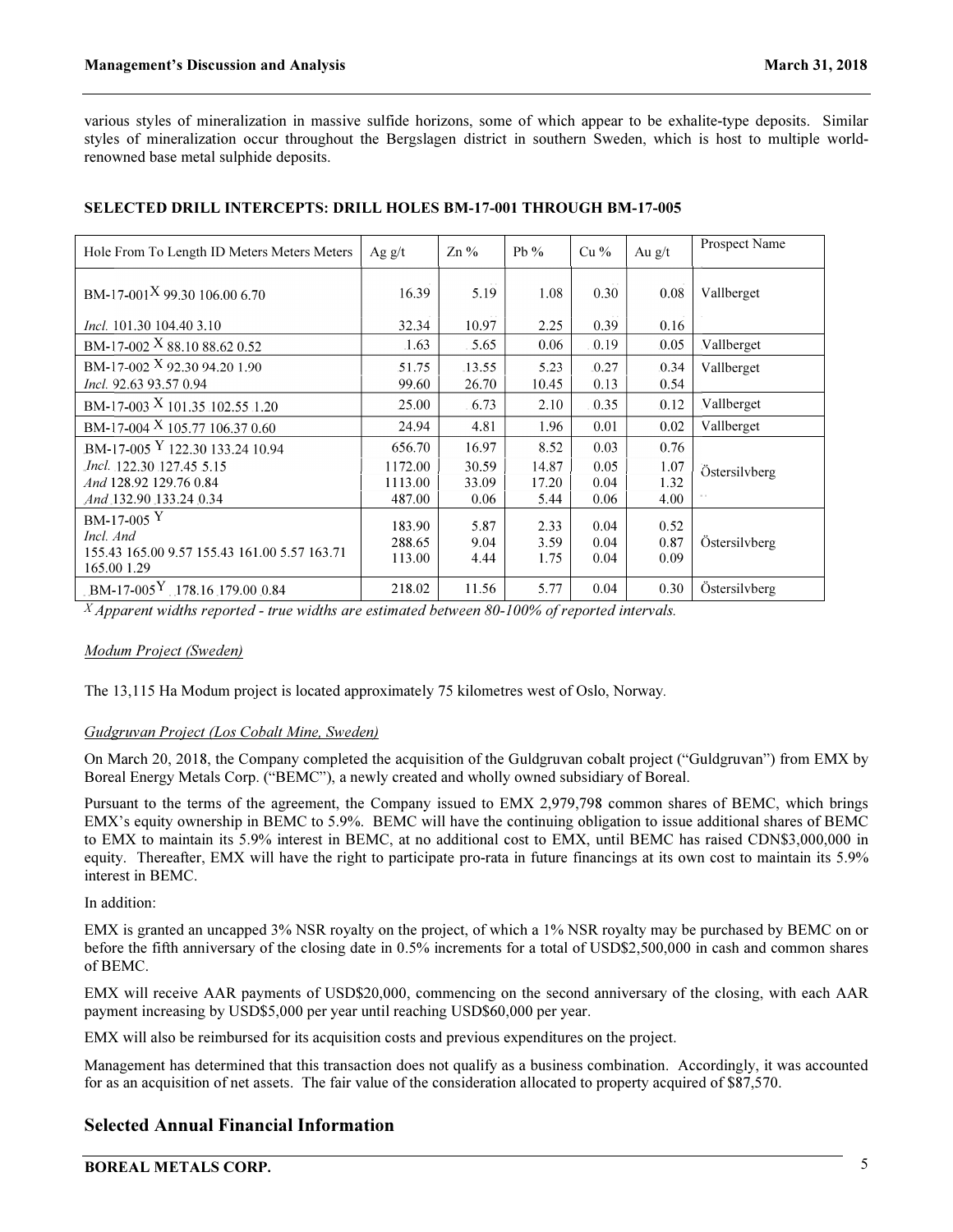The Company's Consolidated Financial Statements for the years ended December 31, 2017, 2016, and 2015 have been prepared in accordance with International Financial Reporting Standards ("IFRS") as issued by the International Accounting Standards Board ("IASB"). The following selected financial information is taken from the annual consolidated financial statements and should be read in conjunction with those statements.

During fiscal 2018, the Company changed its accounting policy with respect to exploration and evaluation expenditures. In prior years the Company's policy was to charge to operations exploration expenditures as incurred. The Company has elected to change this accounting policy to now capitalize by property all costs directly related to the exploration and evaluation of mineral properties classified as exploration and evaluation assets, effective with the presentation of these financial statements, on a retrospective basis.

|                                         | December 13, 2017 | December 31, 2016 | December 31, 2015 |
|-----------------------------------------|-------------------|-------------------|-------------------|
|                                         | (restated)        |                   |                   |
| Cash                                    | 3,397,728         | 196,987           | 77                |
| Total assets                            | 6,119,693         | 205,918           | 5,084             |
| <b>Total liabilities</b>                | 686,862           | 181,551           | 98,555            |
| Shareholders' equity (deficiency)       | 5,432,831         | 24,367            | (93, 471)         |
| Net loss and comprehensive loss         | (1,403,619)       | (171, 541)        | (40,667)          |
| Basic and diluted loss per common share | (0.05)            | (0.02)            | (0.01)            |

### Results of Operations

#### Period ended March 31, 2018 and 2017

During the period ended March 31, 2018, the Company incurred a net loss of \$605,492 an increase of \$535,540 compared to \$69,952 net loss incurred the same period of 2017. This significant increase in the Company expenses was a result of increased activity of the Company. During the first quarter of 2018, the Company acquired two Scandinavian projects, became listed in Frankfurt exchange, and conducted exploration programs on its newly acquired properties.

During the period ended March 31, 2018, the Company's major operating expenses were as follows:

Marketing fees totaled \$296,593 (2017 - \$Nil) as the Company engaged services of several consulting and marketing companies to get listed in Frankfurt exchange and to bring investor awareness of the Company.

Travel expenses of \$78,433 (2017 - \$8,769) were incurred for the due diligence work done on the new project acquisitions (see Acquisition).

Management and consulting fees of \$95,500 (2017 - \$2,500) were paid or accrued for present and directors and officers of the Company.

Professional fees \$36,834 (2017 - \$21,488) and rent expense of \$26,818 (2017 - \$Nil). All incurred due to Scandinavian companies' acquisition resulted in setting and maintaining two offices in Canada and Sweden.

General and administration expenses totaled \$29,986 (2017 - \$8,550), as the Company was inactive in the first quarter of 2017 due to difficult market conditions.

The basic and diluted loss per common share in the period ended March 31, 2018 totaled \$0.01 (2017 - \$0.01).

Cash flows for the period ended March 31, 2018 and 2017

At March 31, 2018, the Company had \$1,665,678 cash, compared to \$3,397,728 cash at December 31, 2017.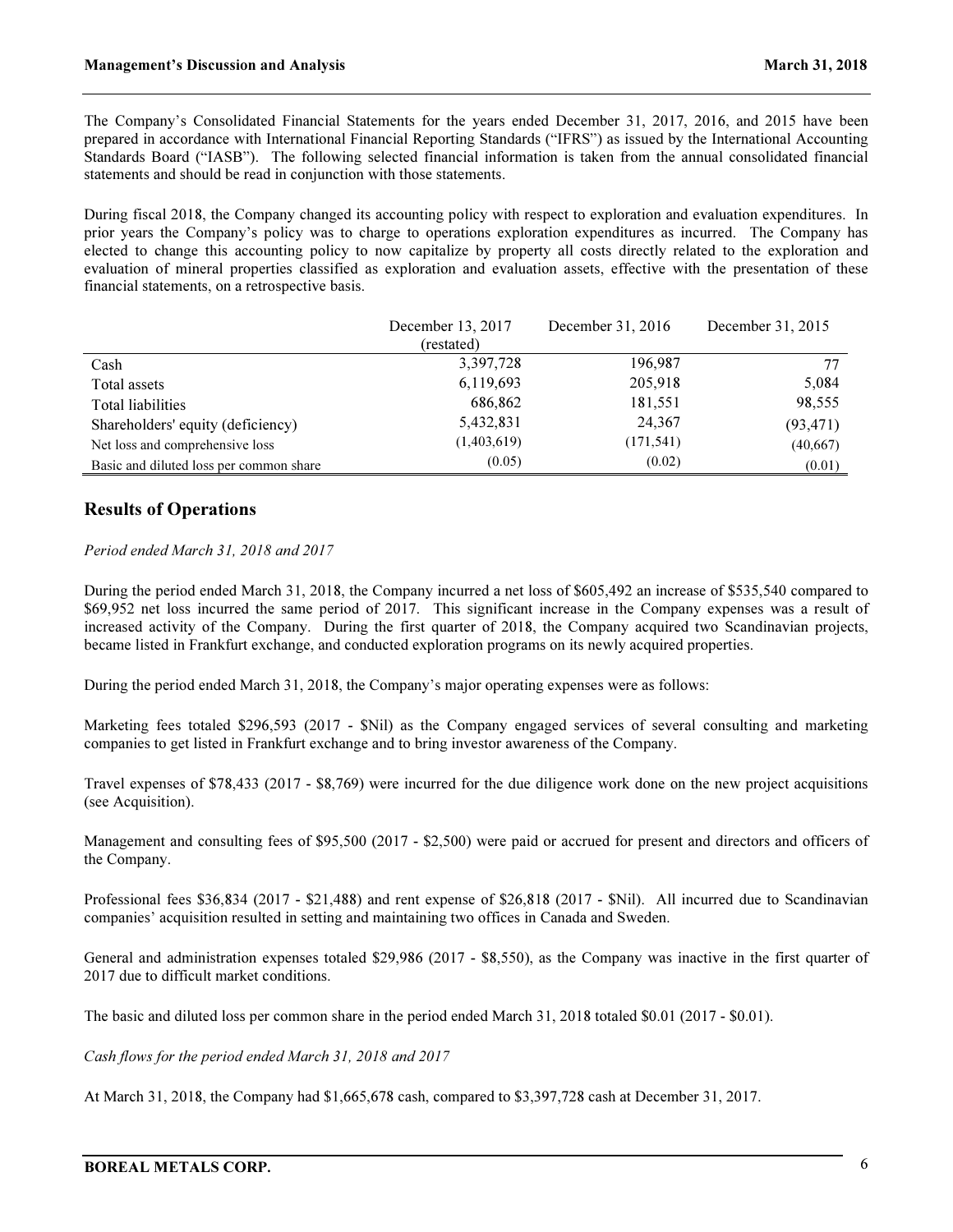In the first quarter of 2018, net cash used for operating activities totaled \$861,971 compared to \$22,214 of net cash provided from operating activities in the same period of 2017. The cash used in operating activities consisted of the operating expenses of the Company.

In 2018, the Company completed drilling on Gumsberg project with total exploration costs incurred in three months of 2018 of \$767,655 (2017 - \$236,193), acquired fixed assets for \$84,853 and two mineral projects. Modem project was acquired for share consideration and Guldgruvan project fair value of the consideration allocated to property totaled \$87,570.

In the period ended March 31, 2018, the Company issued shares on the exercise of warrants for the proceeds of \$70,000.

### Summary of Quarterly Results (restated – see New Standards Not Yet Adopted and Change in Accounting Policy Section)

|                                 |            | March 31, December 31, September 30, | June $30$ , | March 31,<br>December |          | September |           | June 30, March 31, |            |
|---------------------------------|------------|--------------------------------------|-------------|-----------------------|----------|-----------|-----------|--------------------|------------|
|                                 | 2017       | 2017                                 | 2017        | 2017                  | 2017     | 31, 2016  | 30, 2016  | 2016               | 2016       |
|                                 |            |                                      |             | \$                    |          |           |           |                    |            |
| Cash                            | 1,665,678  | 3,397,728                            | 280,847     | 390,770               | 228,579  | 196,987   | 76,381    | 5,504              | 14,443     |
| Total assets                    | 5,779,528  | 6,119,693                            | 1,064,418   | 863,943               | 518,166  | 205,918   | 83,859    | 11,298             | 19,775     |
| Total liabilities               | 552,335    | 686,862                              | 210,070     | 264,281               | 283,960  | 181,551   | 173.233   | 119.641            | 119,880    |
| Working capital<br>(deficiency) | 1,647,297  | 3,120,007                            | 202,541     | 159,777               | 228,579  | 24,367    | (89,374)  | (108, 343)         | (100, 105) |
| Net comprehensive               | (605, 492) | (745, 790)                           | (445, 686)  | (142, 193)            | (69.952) | (85,766)  | (56, 031) | (8.238)            | (6, 634)   |
| loss                            |            |                                      |             |                       |          |           |           |                    |            |
| Basic and diluted               | (0.03)     | (0.02)                               | (0.02)      | (0.01)                | (0.01)   | (0.01)    | (0.01)    | (0.00)             | (0.00)     |
| loss per share                  |            |                                      |             |                       |          |           |           |                    |            |

# Liquidity and Capital Resources

To date, the Company has not yet realized profitable operations. The Company will require additional financing to explore and develop its mineral properties and there can be no assurances that such financing will be available, or if available, will be on reasonable terms.

These consolidated financial statements have been prepared assuming the Company will continue on a going-concern basis. The Company has incurred losses since inception and the ability of the Company to continue as a going-concern depends upon its ability to develop profitable operations and to continue to raise adequate financing. Management is actively targeting sources of additional financing through alliances with financial, exploration and mining entities, or other business and financial transactions which would assure continuation of the Company's operations and exploration programs. In order for the Company to meet its liabilities as they come due and to continue its operations, the Company is solely dependent upon its ability to generate such financing.

There can be no assurance that the Company will be able to obtain adequate financing in the future or that the terms of such financing will be favorable. If adequate financing is not available when required, the Company may be required to delay, scale back or eliminate programs and may be unable to continue in operation. The Company may seek such additional financing through debt or equity offerings, but there can be no assurance that such financing will be available on terms acceptable to the Company or at all. Any equity offering will result in dilution to the ownership interests of the Company's shareholders and may result in dilution to the value of such interests.

The Company's revenues, if any, are expected to be in large part derived from the mining and sale of minerals and metals or interests related thereto. The economics of developing and producing properties are affected by many factors including the cost of operations and the market price of the mineral resource. Depending on the market price of mineral resources, the Company may determine that it is impractical to continue commercial production.

# Related Party Transactions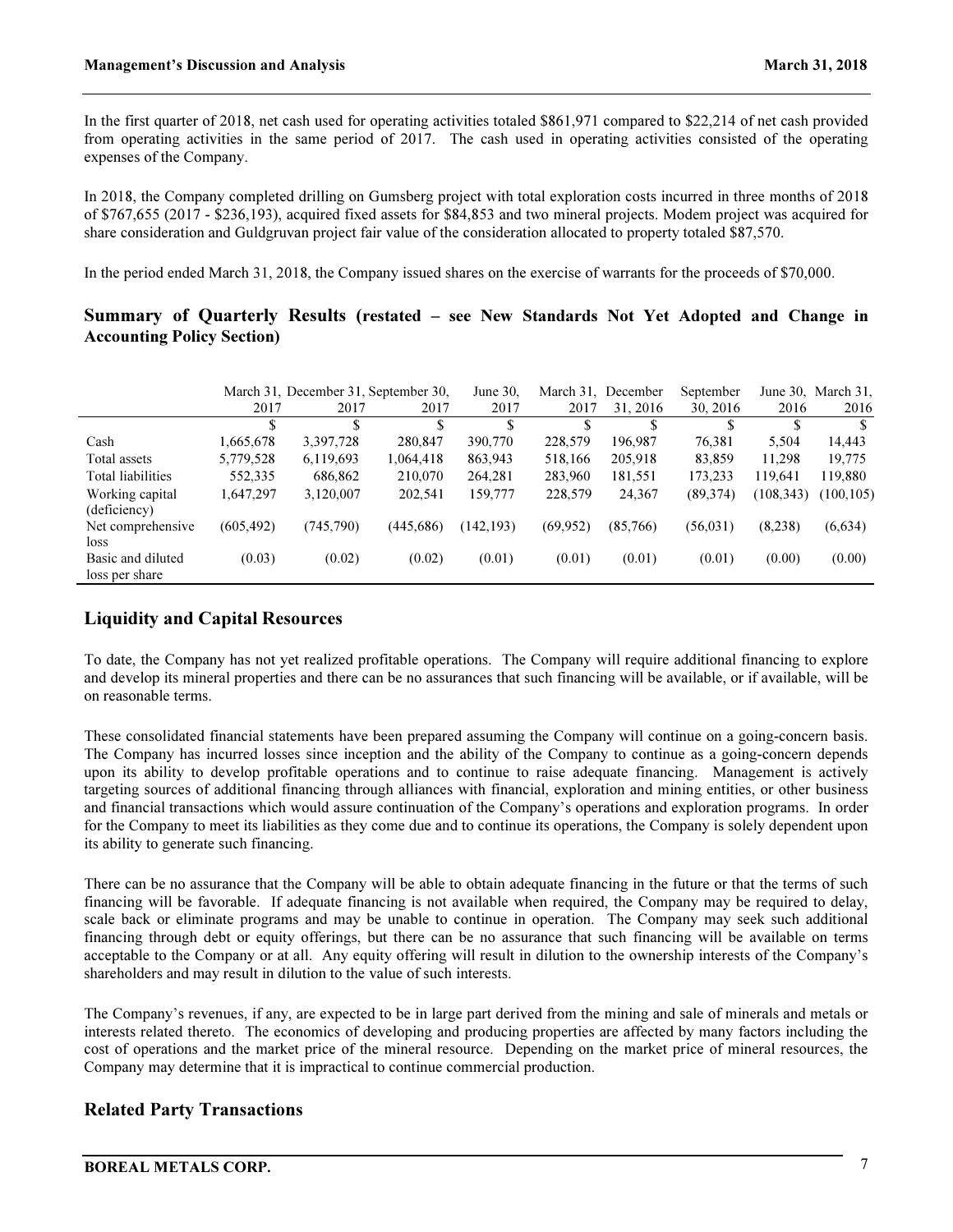Key management personnel include: Karl Antonius - President, Chief Executive Officer ("CEO"), Director; Alex Woodyer Sherron - Chief Financial Officer ("CFO") and Corporate Secretary; Jon Sherron, Patricio Varas, Eric Jensen, David Reid and Hakan Sydner - Directors of the Company.

The Company entered into the following transactions with related parties during the period ended March 31, 2018:

|                                      | For the period ended March 31, 2018 |       |  |  |  |
|--------------------------------------|-------------------------------------|-------|--|--|--|
|                                      | 2018                                | 2017  |  |  |  |
| Short-term benefits paid or accrued: |                                     |       |  |  |  |
| Accounting fees                      | 19,044<br>S                         |       |  |  |  |
| Management fees                      | 107,160                             | 5,500 |  |  |  |
| Rent                                 | 6,000                               |       |  |  |  |
|                                      | 132,204                             | 5.500 |  |  |  |

As of March 31, 2018, included in accounts payable is \$102,936 (December 31, 2017 - \$132,934) due to directors and officers and \$4,175 (December 31,2017 – \$2,125) prepaid to an officer of the Company.

All related party transactions are in the normal course of operations and have been measured at the agreed to amounts, which is the amount of consideration established and agreed to by the related parties.

### Financial Instruments and Other Instruments

#### Financial instruments

Financial assets and liabilities are classified in the fair value hierarchy according to the lowest level of input that is significant to the fair value measurement. Assessment of the significance of a particular input to the fair value measurement requires judgement and may affect placement within the fair value hierarchy levels. The hierarchy is as follows:

- Level 1: quoted prices (unadjusted) in active markets for identical assets or liabilities.
- Level 2: inputs other than quoted prices included in Level 1 that are observable for the asset or liability, either directly (i.e., as prices) or indirectly (i.e., derived from prices).
- Level 3: inputs for the asset or liability that are not based on observable market data (unobservable inputs).

The fair value of cash and accounts payable and accrued liabilities and short-term loan from related party approximate their carrying amounts due to the short-term nature of the financial instruments. Cash is classified as financial assets fair value through profit or loss and is measured using Level 1 inputs of the fair value hierarchy. Accounts payable and accrued liabilities and short-term loan from related party are classified as financial liabilities fair value through profit or loss.

#### Risk management

The Company is exposed to a variety of financial instrument related risks to varying degrees:

#### Credit risk

Credit risk is the risk that the counterparty to a financial instrument will cause a financial loss for the Company by failing to discharge its obligations. The Company's credit risk is primarily attributable to its liquid financial assets including cash. The Company limits its exposure to credit risk on liquid financial assets through maintaining its cash with high-credit quality financial institutions.

#### Liquidity risk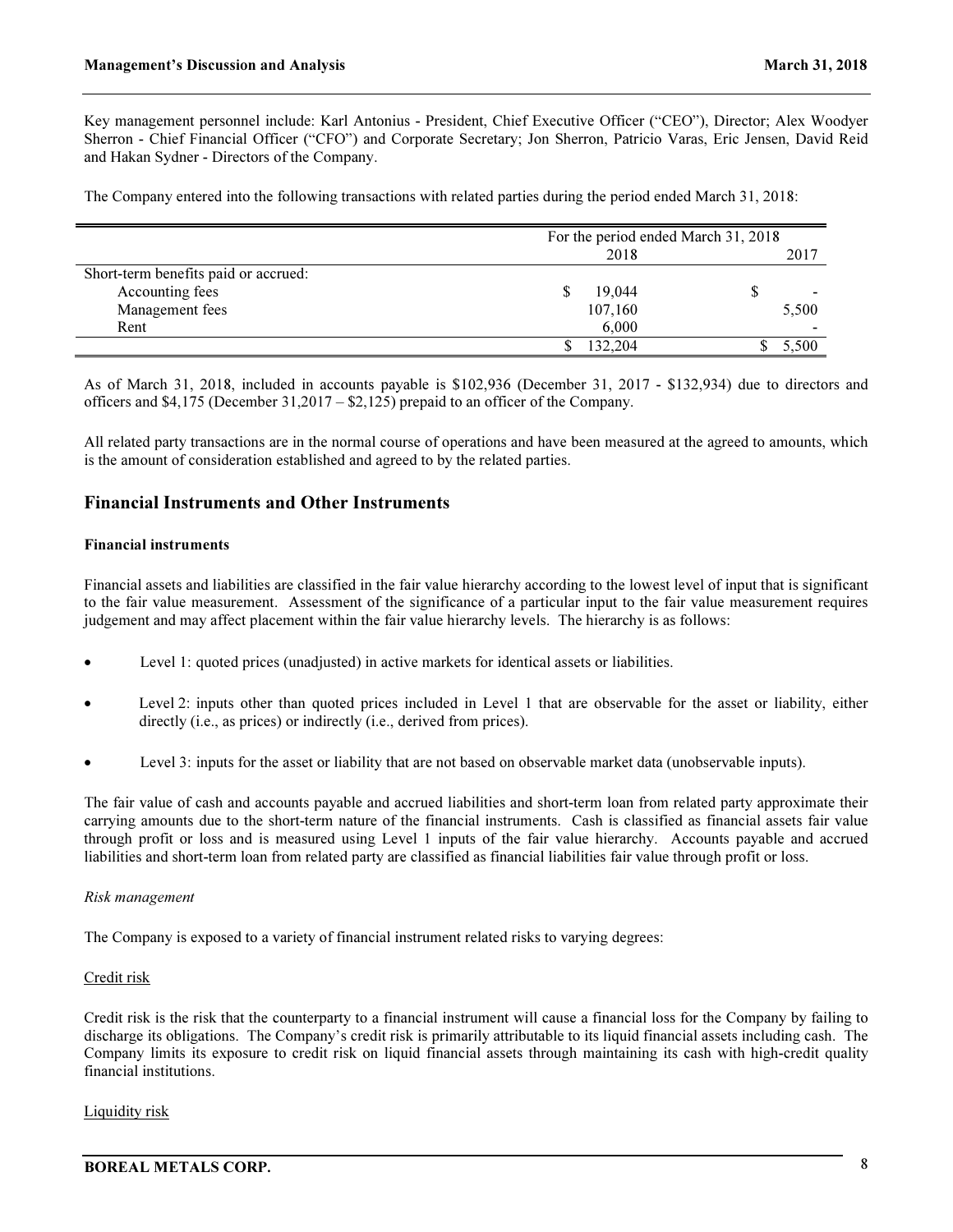Liquidity risk is the risk that the Company will not be able to meet its obligations associated with its financial liabilities. The Company's approach to managing liquidity risk is to ensure that it will have sufficient liquidity to meet liabilities when due. The Company is currently investigating financing opportunities so that it has sufficient liquidity to meet liabilities when due.

There can be no assurance the Company will be able to obtain required financing in the future on acceptable terms. The Company anticipates it will need additional capital in the future to finance on-going exploration of its properties, such capital to be derived from the completion of other equity financings. The Company has limited financial resources, has no source of operating income and has no assurance that additional funding will be available to it for future exploration and development of its project. The ability of the Company to arrange additional financing in the future will depend, in part, on the prevailing capital market conditions and exploration success. In recent years, the securities markets have experienced wide fluctuations in price which have not necessarily been related to the operating performance, underlying asset values or prospects of such companies. There can be no assurance that continual fluctuations in price will not occur. Any quoted market for the common shares may be subject to market trends generally, notwithstanding any potential success of the Company in creating revenue, cash flows or earnings.

#### Market risk

Market risk is the risk of loss that may arise from changes in market factors such as interest rates, foreign exchange rates, and commodity and equity prices.

#### Currency risk

The Company is exposed to financial risk related to fluctuations in foreign exchange rates. Foreign currency risk is limited to the portion of the Company's business transactions denominated in currencies other than the Canadian Dollar.

#### Interest rate risk

The Company's exposure to interest rate risk arises from the interest rate impact on cash. The Company's policy is to invest cash at floating rates of interest, in order to maintain liquidity, while achieving a satisfactory return for shareholders. There is minimal risk that the Company would recognize any loss as a result of a decrease in the fair value.

#### Price risk

The Company is exposed to price risk with respect to commodity prices. The Company closely monitors commodity prices to determine the appropriate course of action to be taken by the Company.

#### Segmented Information

The Company is engaged in one business activity, being the acquisition and exploration of mineral properties. Geographic information is disclosed in Exploration and Evaluation Assets section. All non-current assets are held solely in the Scandinavia segment.

### Subsequent Events

a) On May 18, 2018, the Company's subsidiary BEMC closed an agreement with EMX and acquired the Mjövattnet and Njuggträskliden cobalt and nickel projects.

Pursuant to the terms of the agreement, the BEMC issued to EMX 2,020,202 common shares of BEMC, that represents a 4% equity ownership in BEMC. This will increase EMX's share equity ownership in BEMC to 9.9%; BEMC will have the continuing obligation to issue additional shares of BEMC to EMX to maintain its 9.9% interest in BEMC, at no additional cost to EMX, until BEMC has raised CDN\$3,000,000 in equity. Thereafter, EMX will have the right to participate pro-rata in future financings at its own cost to maintain its 9.9% interest in BEMC. The issuance of BEMC shares to EMX, as set forth in the definitive agreement, is subject to receipt of TSX approval.

In addition: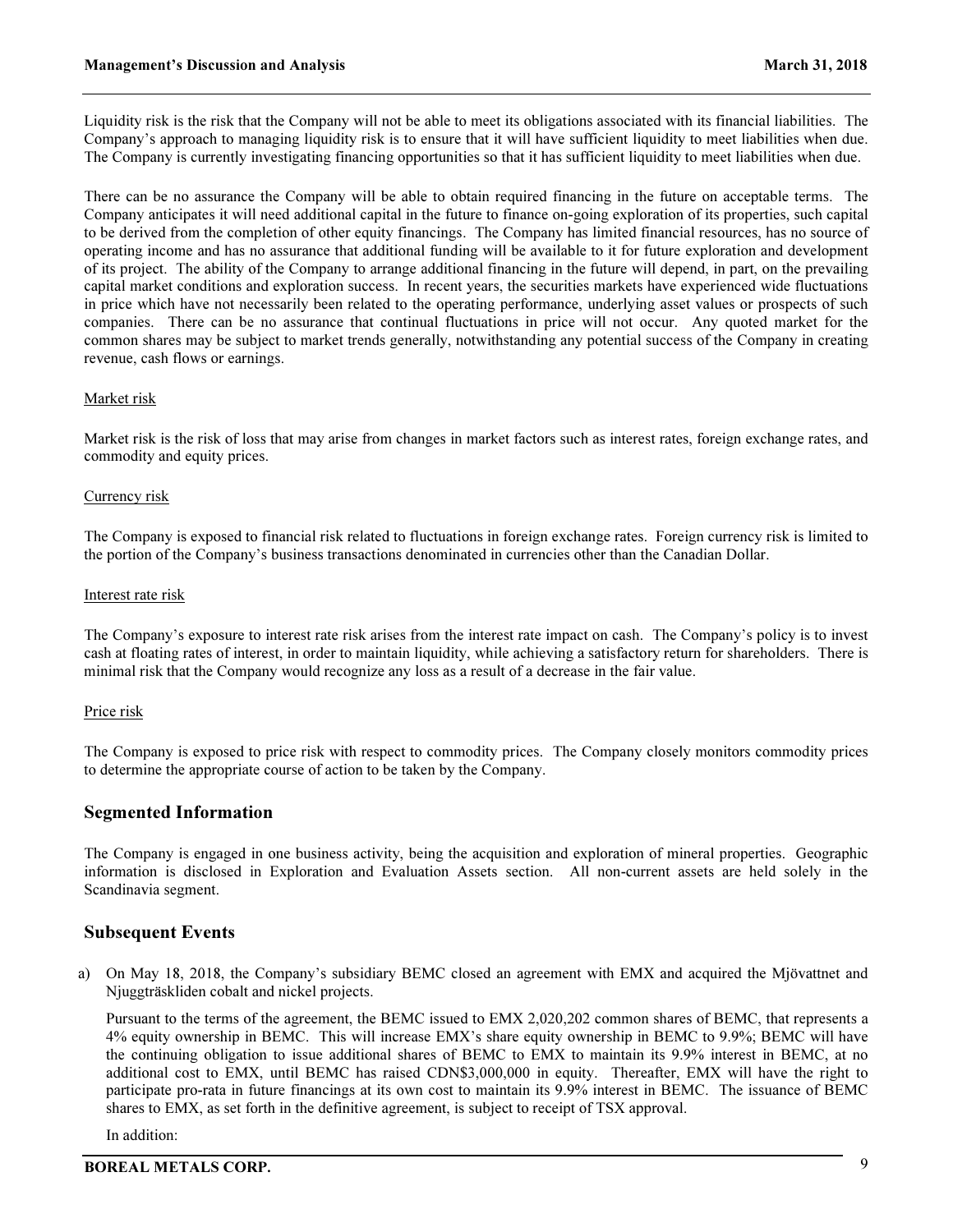- EMX will be granted 3% NSR royalty on each project, of which a 1% NSR royalty may be purchased by BEMC on or before the fifth anniversary of the closing date in 0.5% increments for a total of USD\$2,500,000 in cash and common shares of BEMC.
- EMX will receive AAR payments of USD\$20,000 for each project, commencing on the second anniversary of the closing, with each AAR payment increasing by USD\$5,000 per year until reaching USD\$60,000 per year.
- EMX will also be reimbursed 312,000 Swedish Krona (approximately USD\$37,000) for its acquisition costs and previous expenditures on the projects.
- b) Subsequently, 5,935,000 warrants were exercised at a price of \$0.10 for gross proceeds of \$593,500.

### Off-Balance Sheet Arrangements

The Company does not have any off-balance sheet arrangements as at March 31, 2018.

### Significant Accounting Policies

These consolidated financial statements, including comparatives, were prepared in accordance with the accounting policies described in the Company's annual financial statements for the year ended December 31, 2017.

### Critical Accounting Estimates

The preparation of the consolidated financial statements requires management to make judgments and estimates and form assumptions that affect the reported amounts of assets and liabilities at the date of the financial statements and reported amounts of expenses during the reporting period. On an ongoing basis, management evaluates its judgments and estimates in relation to assets, liabilities and expenses. Management uses historical experience and various other factors it believes to be reasonable under the given circumstances as the basis for its judgments and estimates. Actual outcomes may differ from these estimates.

#### Valuation of share-based compensation

The Company uses the Black-Scholes Option Pricing Model for valuation of share-based compensation. Option pricing models require the input of subjective assumptions including expected price volatility, interest rate, and forfeiture rate. Changes in the input assumptions can materially affect the fair value estimate and the Company's earnings and equity reserves.

#### Income taxes

In assessing the probability of realizing income tax assets, management makes estimates related to expectations of future taxable income, applicable tax opportunities, expected timing of reversals of existing temporary differences and the likelihood that tax positions taken will be sustained upon examination by applicable tax authorities. In making its assessments, management gives additional weight to positive and negative evidence that can be objectively verified.

#### Site decommissioning obligations

The Company recognizes a provision for future abandonment activities in the financial statements equal to the net present value of the estimated future expenditures required to settle the estimated future obligation at the statement of financial position date. The measurement of the decommissioning obligation involves the use of estimates and assumptions including the discount rate, the expected timing of future expenditures and the amount of future abandonment costs. The estimates were made by management and external consultants considering current costs, technology and enacted legislation. As a result, there could be significant adjustments to the provisions established which would affect future financial results.

Economic recoverability and probability of future economic benefits of exploration and evaluation assets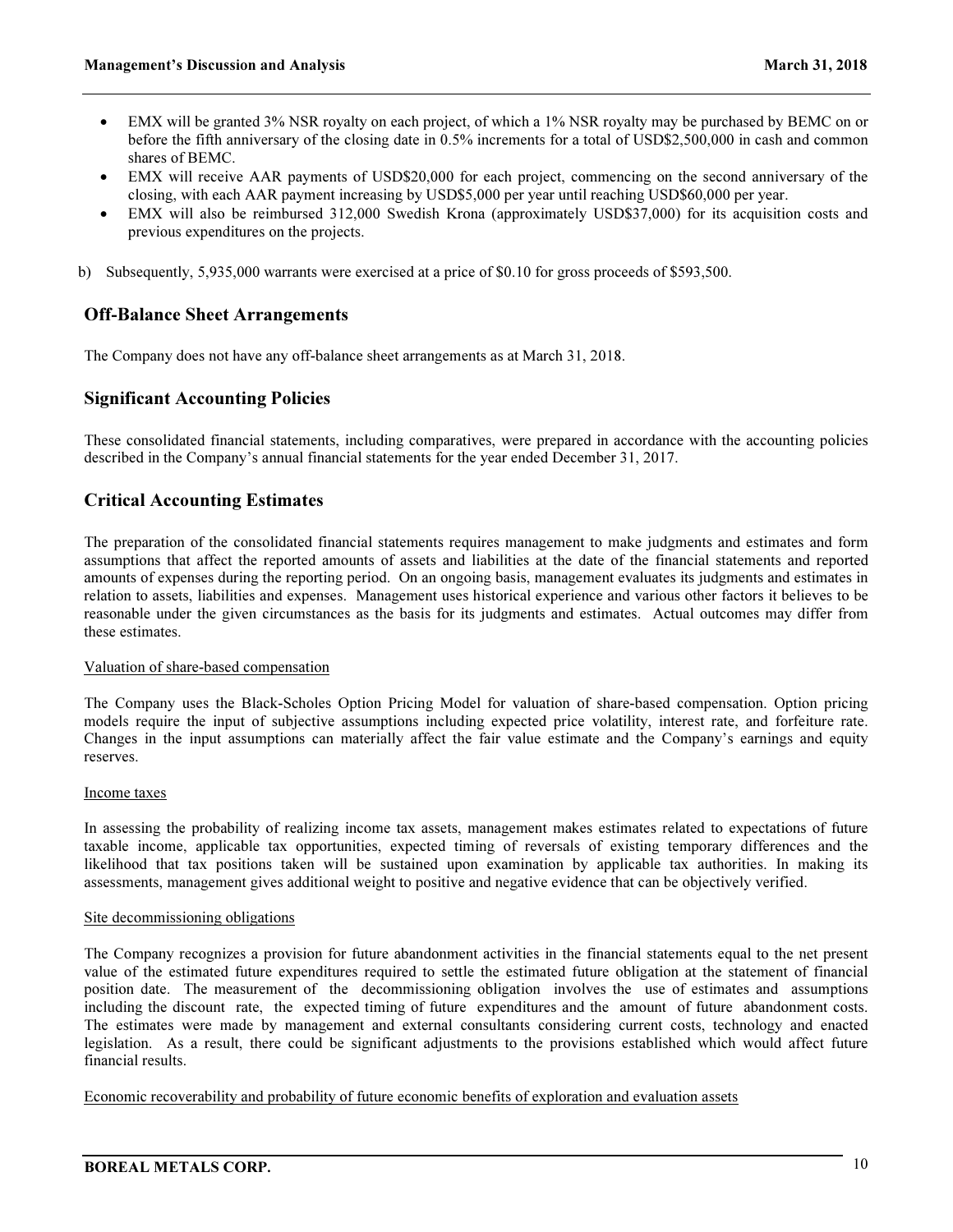Management has determined that mineral property costs incurred which were capitalized have future economic benefits and are economically recoverable. Management uses several criteria in its assessments of economic recoverability and probability of future economic benefits including geological and metallurgic information, history of conversion of mineral deposits to proven and probable reserves, scoping and feasibility studies, accessible facilities, existing permits and life of mine plans.

Critical judgments exercised in applying accounting policies that have the most significant effect on the amounts recognized in the financial statements are as follows:

#### Functional and reporting currency

The functional currency is the currency of the primary economic environment in which the entity operates. The functional currency for the Company and its subsidiaries is the Canadian dollar. The functional currency determinations were conducted through an analysis of the consideration factors identified in IAS 21, the Effects of Changes in Foreign Exchange Rates.

#### Acquisition method accounting

In the acquisition of Swedish Companies, significant judgement was required to determine if that transaction represented a business combination or an asset purchase. More specifically, management concluded that Swedish Companies did not represent a business, as the assets acquired were not an integrated set of activities with inputs, processes and outputs.

### New Standards Not Yet Adopted and Change in Accounting Policy

The Company has not yet adopted the following revised or new IFRS that have been issued but were not yet effective as at December 31, 2017:

IFRS 16, Leases is a new standard that sets out the principles for recognition, measurement, presentation and disclosure of leases including guidance for both parties to a contract, the lessee and the lessor. The new standard eliminates the classification of leases as either operating or finance leases as is required by IAS 17 and instead introduces a single lessee accounting model. This standard is effective for the years beginning on or after January 1, 2019.

The Company is currently assessing the impact that these new accounting standards will have on the financial statements and the business of the Company.

#### Exploration and evaluation assets - Change in accounting policy.

The Company charged to operations all exploration and evaluation expenses incurred prior to the determination of economically recoverable reserves and a decision to develop has been made. These costs would also include periodic fees such as license and maintenance fees.

The Company capitalizes direct mineral property acquisition costs and those expenditures incurred following the determination that the property has economically recoverable reserves and a decision to develop the property. Mineral property acquisition costs include cash consideration and the fair value of common shares issued for mineral property interests, pursuant to the terms of the relevant agreement.

During fiscal 2018, the Company changed its accounting policy with respect to exploration and evaluation expenditures. In prior years the Company's policy was to charge to operations exploration expenditures as incurred. The Company has elected to change this accounting policy to now capitalize by property all costs directly related to the exploration and evaluation of mineral properties classified as exploration and evaluation assets, effective with the presentation of these financial statements, on a retrospective basis.

### Outstanding Share Data

As at March 31, 2018, the Company had 53,614,895 common shares outstanding and 58,849,895 shares as of the date of this MD&A.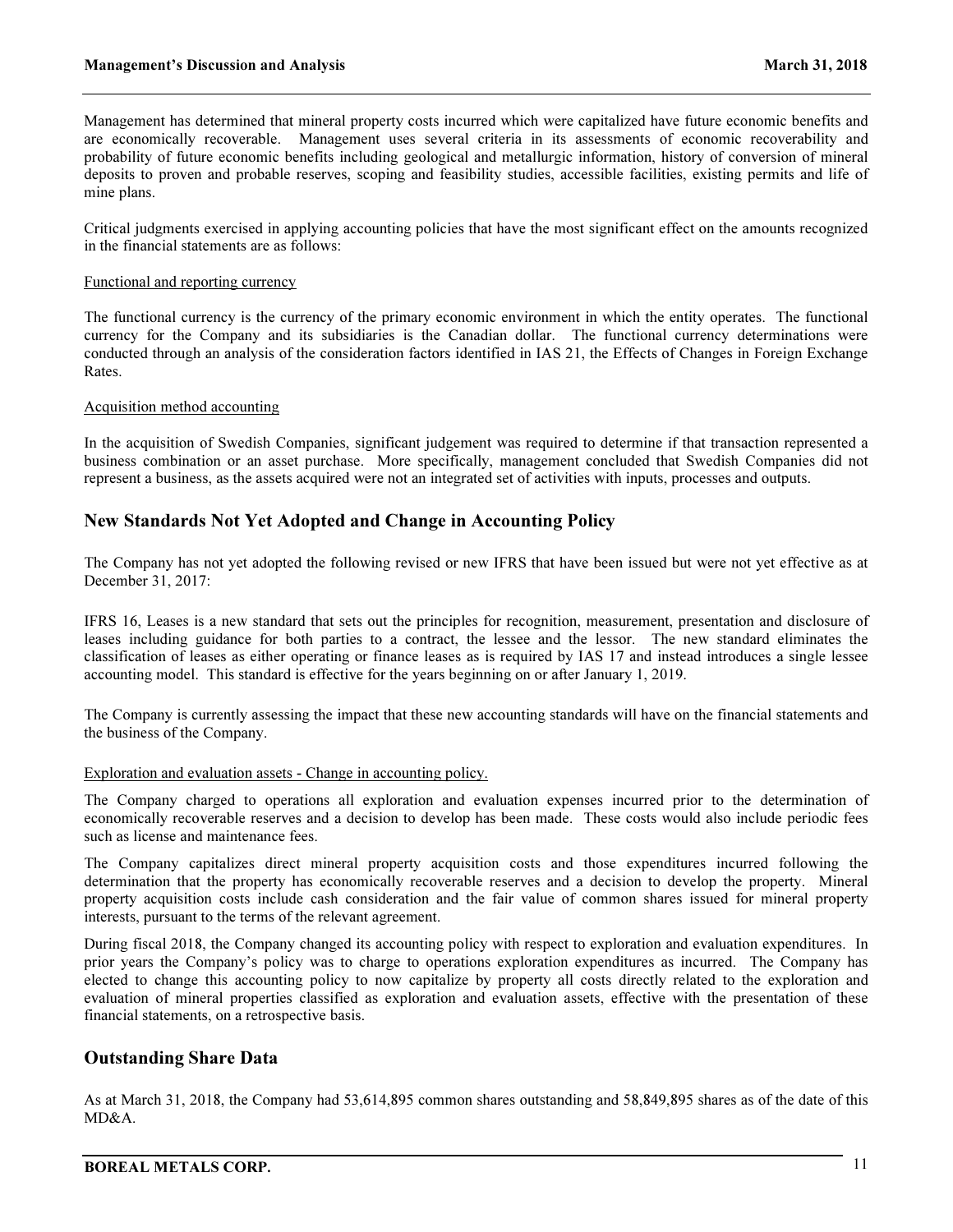On February 14, 2018, the Company issued 1,324,181 common shares to EMX on the acquisition of the Modum project. The shares were valued at \$397,254.

During the period, the Company issued 700,000 common shares on the exercise of warrants for proceeds of \$70,000.

Subsequently, 5,235,000 warrants were exercised at a price of \$0.10 for gross proceeds of \$523,500.

### Warrants

As at March 31, 2018 and as of the date of this MD&A, the Company had 21,800,249 and 16,365,249 warrants issued and outstanding, respectively. Subsequent to March 31, 2017, a total of 5,235,000 warrants were exercised at a price of \$0.10 for gross proceeds of \$523,500 and 200,000 warrant expired unexercised.

A summary of share purchase warrants transactions during the period ended March 31, 2018 are as follows:

| Expiry date            | Exercise<br>price | WARC life<br>(years) | December 31.<br>2017 | Granted                  | Exercised                | Expired/<br>Cancelled | March 31.<br>2018 |
|------------------------|-------------------|----------------------|----------------------|--------------------------|--------------------------|-----------------------|-------------------|
| April 4, 2018          | \$0.10            | 0.01                 | 6,135,000            | $\overline{\phantom{0}}$ | 700,000                  |                       | 5,435,000         |
| May 21, 2019           | \$0.30            | 1.14                 | 1,065,000            |                          | $\overline{\phantom{0}}$ |                       | 1,065,000         |
| <b>August 14, 2019</b> | \$0.40            | 1.37                 | 2,400,250            |                          | $\overline{\phantom{0}}$ |                       | 2,400,250         |
| November 21, 2019      | \$0.50            | 1.64                 | 12,399,999           | ۰                        | $\overline{\phantom{0}}$ |                       | 12,399,999        |
| November 21, 2019      | \$0.40            | 1.64                 | 500,000              | $\overline{\phantom{0}}$ | $\overline{\phantom{0}}$ |                       | 500,000           |
| <b>TOTAL</b>           |                   |                      | 22,500,249           | ٠                        | 700,000                  |                       | 21,800,249        |
| Weighted average       |                   |                      |                      |                          |                          |                       |                   |
| price                  |                   |                      | \$<br>0.37           | \$<br>۰                  | 0.10                     |                       | \$<br>0.38        |

As at March 31, 2018 and the date of this report, there were no stock options outstanding.

# Escrow Units

12,102,236 shares and 3,538,618 warrants were placed in escrow in accordance with the escrow agreement dated November 21, 2017. 10% of the escrowed common shares and warrants were released on November 21, 2017, upon the completion of the SFOD. As at March 31, 2018, there were 10,892,012 common shares and 3,184,756 warrants of the Company held in escrow.

Subsequently, 1,815,335 shares and 530,793 warrants were released, leaving a balance of 9,076,677 shares and 2,653,964 warrants held in escrow.

### Management's Responsibility for Financial Statements

Information provided in this report, including the financial statements, is the responsibility of management. In the preparation of these statements, estimates are sometimes necessary to make a determination of future value for certain assets or liabilities. Management believes such estimates have been based on careful judgments and have been properly reflected in the accompanying financial statements. Management maintains a system of internal controls to provide reasonable assurances that the Company's assets are safeguarded and to facilitate the preparation of relevant and timely information.

# Risk Factors

Our exploration programs may not result in a commercial mining operation.

Mineral exploration involves significant risk because few properties that are explored contain bodies of ore that would be commercially economic to develop into producing mines. Our mineral properties are without a known body of commercial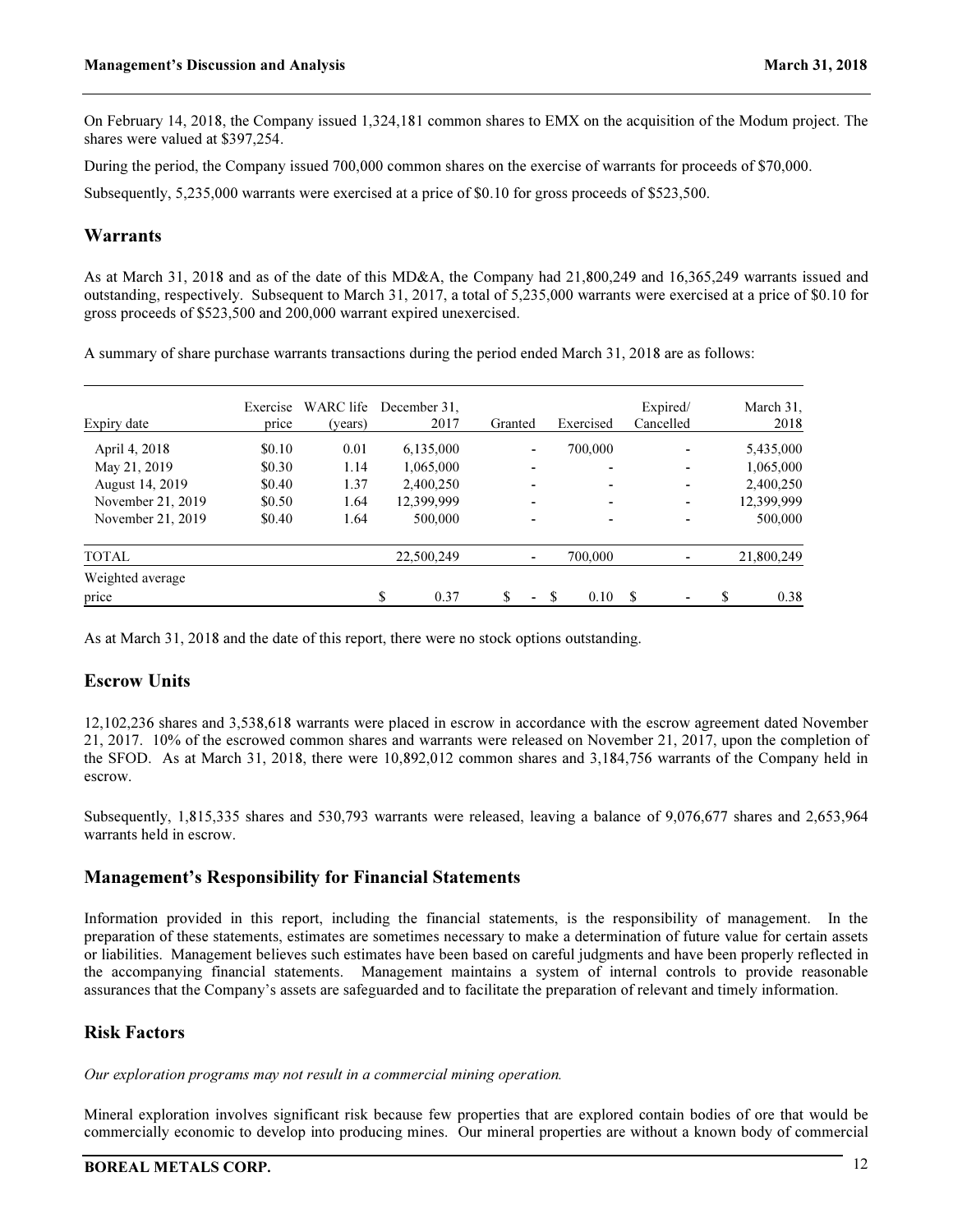ore and our proposed programs are an exploratory search for ore. We do not know whether our current exploration programs will result in any commercial mining operation. If the exploration programs do not result in the discovery of commercial ore, we will be required to acquire additional properties and write-off all of our investments in our existing properties.

#### We may not have sufficient funds to complete further exploration programs.

We have limited financial resources, do not generate operating revenue and must finance our exploration activity by other means. We do not know whether additional funding will be available for further exploration of our projects or to fulfill our anticipated obligations under our existing property agreements. If we fail to obtain additional financing, we will have to delay or cancel further exploration of our properties, and we could lose all of our interest in our properties.

Factors beyond our control may determine whether any mineral deposits we discover are sufficiently economic to be developed into a mine.

The determination of whether our mineral deposits are economic is affected by numerous factors beyond our control. These factors include market fluctuations for precious metals; metallurgical recoveries associated with the mineralization; the proximity and capacity of natural resource markets and processing equipment; costs of access and surface rights; and government regulations governing prices, taxes, royalties, land tenure, land use, importing and exporting of minerals and environmental protection.

#### Mineral exploration is highly speculative and risky; any material changes to the estimated reserves might adversely affect the profitability of the property.

In making determinations about whether to proceed to the next stage of development, we must rely upon estimated calculations as to the mineral reserves and grades of mineralization on our properties. Until ore is actually mined and processed, mineral reserves and grades of mineralization must be considered as estimates only. Any material changes in mineral reserve estimates and grades of mineralization will affect the economic viability of the placing of a property into production and a property's return on capital.

#### Mineral exploration is hazardous. We could incur liability or damages as we conduct our business due to the dangers inherent in mineral exploration.

Mining operations often encounter unpredictable risks and hazards that add expense or cause delay. These include unusual or unexpected geological formations, changes in metallurgical processing requirements; power outages, labor disruptions, flooding, explosions, rock bursts, cave-ins, landslides and inability to obtain suitable or adequate machinery, equipment or labor. We may become subject to liabilities in connection with pollution, cave-ins or hazards against which we cannot insure against or which we may elect not to insure. The payment of these liabilities could require the use of financial resources that would otherwise be spent on mining operations.

#### In the future we may be required to comply with government regulations affecting mineral exploration and exploitation, which could adversely affect our business, the results of our operations and our financial condition.

Mining operations and exploration activities are subject to national and local laws and regulations governing prospecting, development, mining and production, exports and taxes, labor standards, occupational health and mine safety, waste disposal, toxic substances, land use and environmental protection. In order to comply, we may be required to make capital and operating expenditures or to close an operation until a particular problem is remedied. In addition, if our activities violate any such laws and regulations, we may be required to compensate those suffering losses or damage and may be fined if convicted of an offence under such legislation.

#### Land reclamation requirements for the exploration properties may be burdensome.

Although variable depending on location and the governing authority, land reclamation requirements are generally imposed on mineral exploration companies (as well as companies with mining operations) in order to minimize long term effects of land disturbance. Reclamation may include requirements to control dispersion of potentially deleterious effluents and